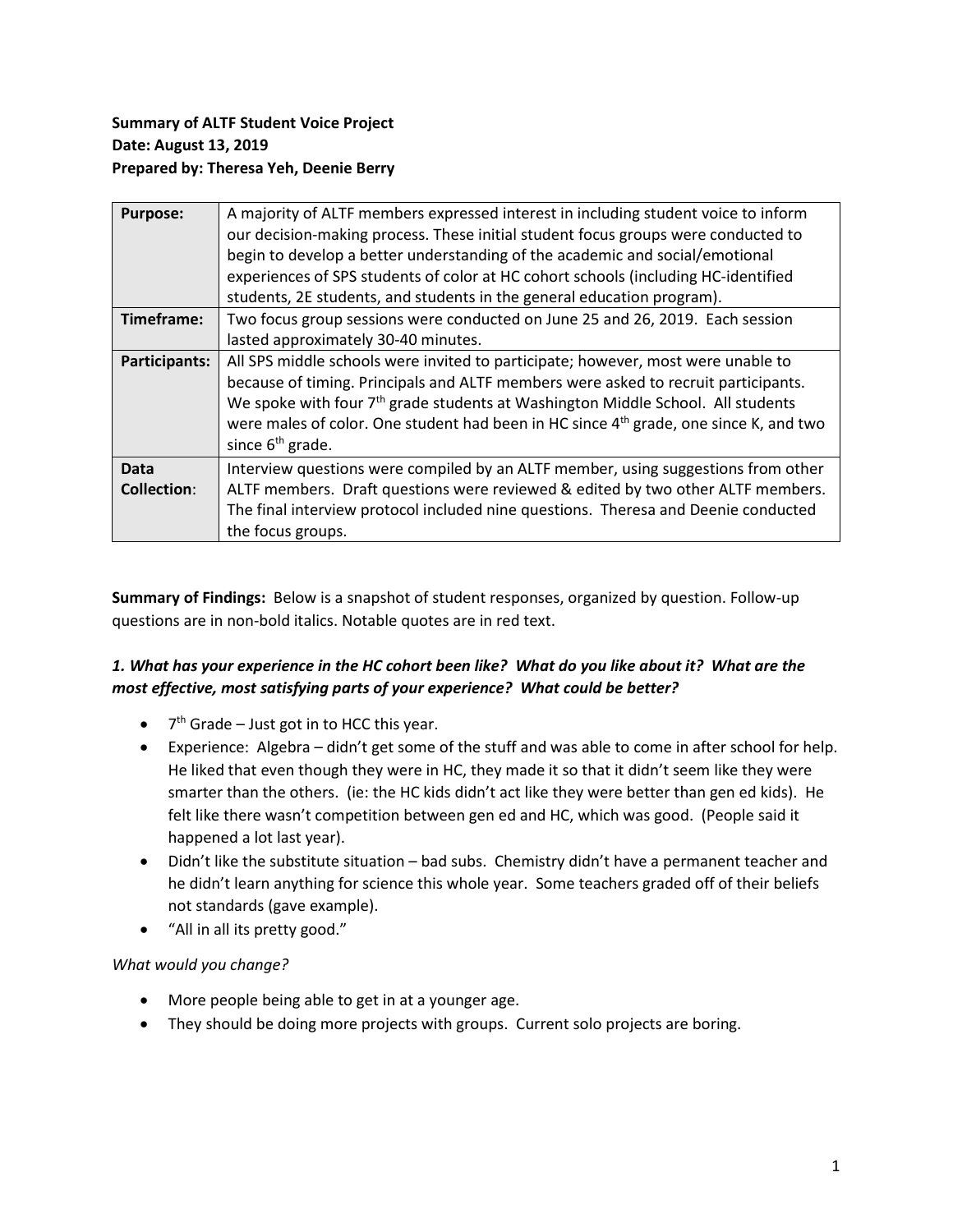## *2. Do you feel like the HC program is working for you? In what ways has the HC program challenged you?*

- "Classes are pushing us a little more than a regular class but its not very diverse"
- "Good experience generally but also, not diverse."
- "Lots of people in there; also not diverse."
- Currently in History and language arts they are learning the exact same thing, but in separate classes. Next year they will be put together. In Math and Science they're learning different things.

### *Did you notice big differences in the learning between your previous school and HC school?*

- Yes. In 6<sup>th</sup> grade it was only 1 grade ahead. In 7<sup>th</sup> grade he was doing HS math and he actually had to pay attention because it was more complex. If you are only learning a grade ahead, its not that bad - you already know it. Being two years ahead was harder. "I'm just used to getting everything, but that didn't happen this year." This year he was challenged and didn't get everything. Math is the one class that challenged him, or where he felt a big difference from previous school.
- Elementary school "Experience here is pretty much the same but more hectic."
- At Thurgood Marshall many kids were in HC so it feels mostly similar
- Three people from John Muir were in HC. They just started in  $6<sup>th</sup>$  grade, so two kids at WMS from his elementary school.

#### *3. How comfortable do you feel in the HC program?*

• Transition was tough – "it was weird being the one black person in the class, or only one of a few couple people of color." It was good though - people welcomed him in. Teachers and students both welcomed him.

#### *Do you feel that your cultural background or experiences are respected? Why or why not?*

- In some ways his culture was respected: ex. He was adopted as a child by his grandparents because his parents had issues. People respected that, which was good. In other ways, he was not respected – some White kids have been saying the N word. He responded that they shouldn't say it and they responded that his culture says it  $-$  "well, but you guys say it." "That's the only thing that actually got annoying after awhile, because they kept saying it like it was nothing – they didn't really care. That's been the only thing that's kinda been messed up about being in HCC." Some substitute teachers used the word, as well. That never happened at [his middle school].
- "I feel pretty comfortable. We are valued, but there's not many of us."
- "Overall I've had a positive experience and over the years I've gotten used to it, cause I've been in since Kindergarten." Had to get used to the harder work and meeting new people.

#### *4. Do you have true peers in your classes (peers with similar interests with whom you can connect?*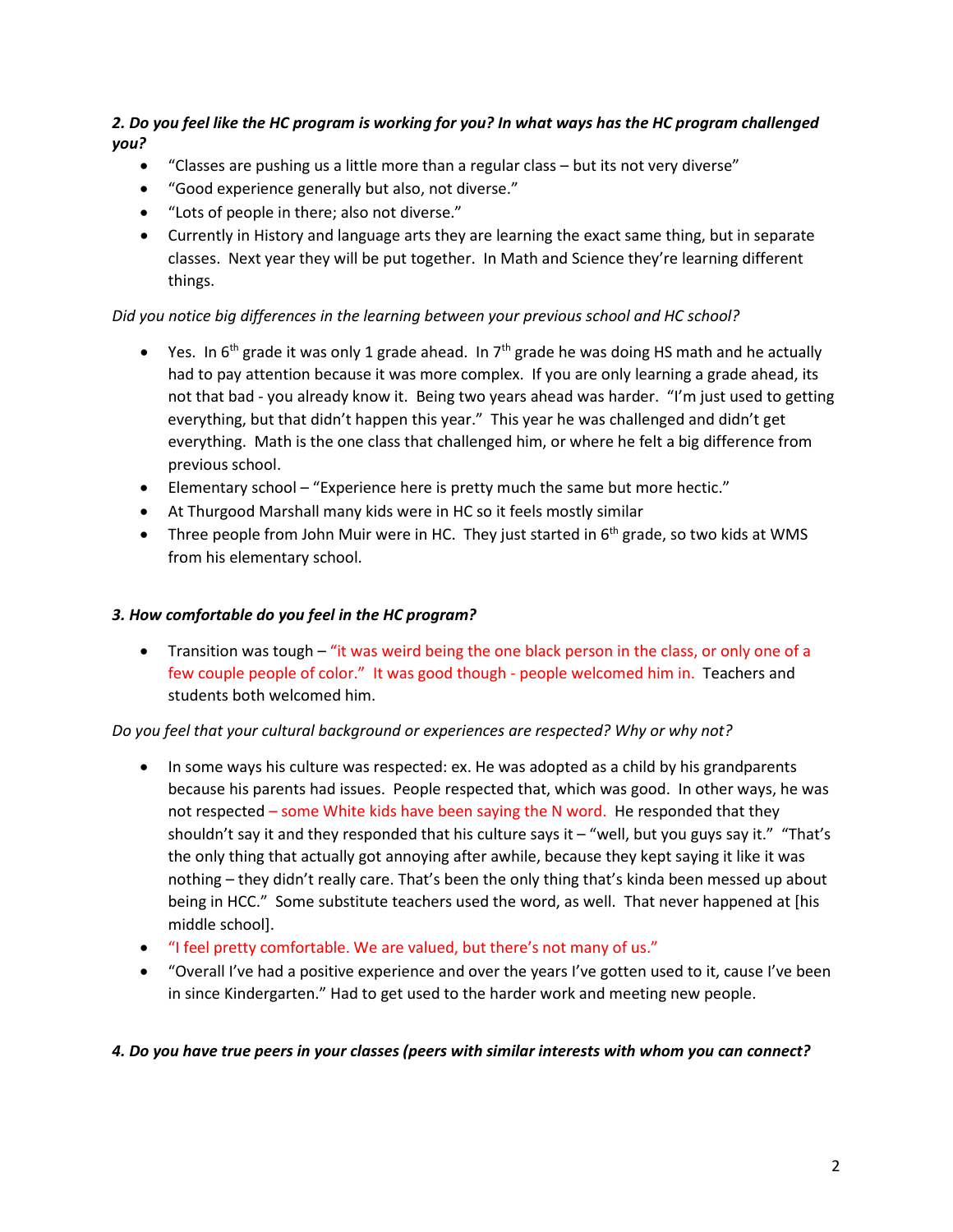• Yes. He has peers he developed close relationships with. How was it different from previous relationships at his old middle school? There he knew a lot of people - he already had past relationships. But no one from his old school came to Washington. So he had to meet new people from scratch. But once he made friends, "it was like, they had my back and I had theirs." Everyone is in a big community and that's good.

# *5. How do you think your experience would be different if half of your HC cohort were students of color?*

- If cohort had more students of color, it wouldn't be different for him, but the others might apply themselves to their work. "Right now many of them don't try as hard - They say that since they aren't in HCC, then there's no point." "I feel like if there were more students of color, it would be more diverse which is a good thing. Diversity is good. But I think behavior-wise, or in general, things would still be the same.
- More ideas and different perspectives. "Like if we have a class discussion, new ideas and stuff like that."
- Would hear from many types of people. I don't think the core experience would change, other than meeting new people, and the program as a whole is more diverse.

### *What are the negative aspects of a lack of diversity?*

• There's just mainly one group of people you hear from…instead of everyone from around the world.

### *Do you get a lot of chances to interact with non-HCC students?*

• Yes, but most of the people that I talk to at lunch are in HCC. He sees gen ed kids in his electives. Some of these kids say that he acts like a white kid because he is in HCC - "They kinda say that I act like a White kid." And they also say they can't believe he got in and they didn't. "And they kinda get down on themselves." Cause some people didn't even know that you could take a test to get in. Resources don't seem to be getting out to everybody. "Some people just get down on themselves and some people just try to shake it off and say that I act like a White kid." "But I try and say don't let it get to you cause you can still go hard on your regular classes and you'll be perfectly fine." This is basically everyone in his electives that knows that he's in HCC. He tries to help them see they can progress in their regular classes. The electives are when he interacts with others.

### *How did you find out about the HHC testing?*

• Rainier Scholars told him, and encouraged him to test for HCC.

*Do you feel like you made a good choice? Are you happy with your choice?*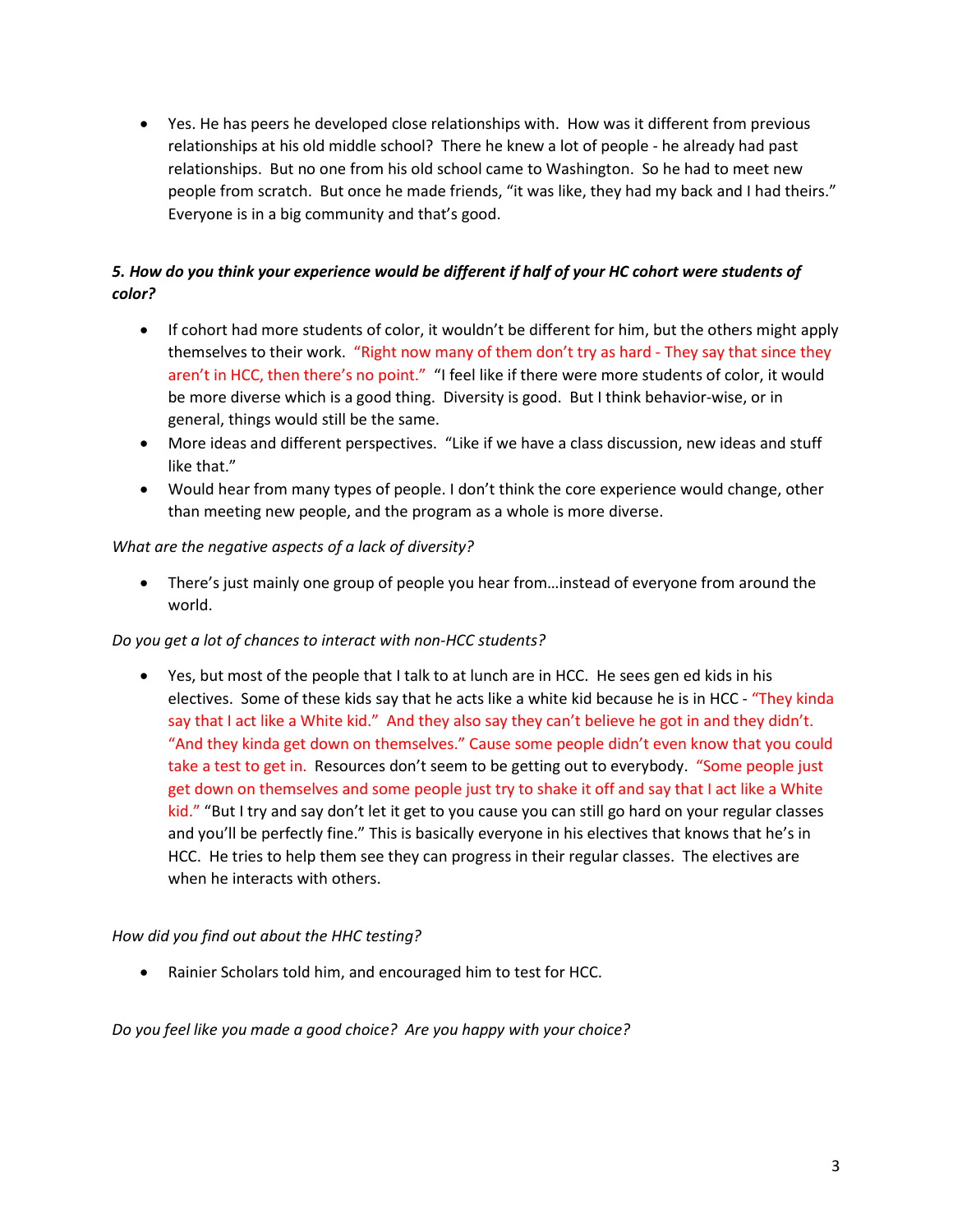- "mmmmm…so so." Not sure this was a good choice for him. He misses his friends from his old middle school. But it's good for college applications. Socially, not so much. For his future, it's a good decision.
- He has made good friends. They get into arguments sometimes but it's pretty good. They are willing to help each other out.

# *6. Do you feel supported socially and emotionally at school? Why or why not? Can you give some examples?*

- Some teachers do and some don't. Two electives and two HCC classes. These teachers helped him through a hard time this year when a close relative died. They let him grieve. They also give some time for free time and conversation in class after work is done. One teacher told him he has to take a different time to grieve…he can't be sad in public. Another teacher – doesn't care about their grade. Said she gets paid whether they understand the concepts or not. Teacher didn't let him leave class to go to counseling – told him he wouldn't get credit for the project if he left. "If I don't have the right to use my resources then what's the point of having them?" Counselor is helpful.
- Students feel supported socially and emotionally. They feel they can talk to teachers or counselor. Or can talk to parents, friends. Lot of people you can talk to if you need something. Usually can find friends in the cohort. There's probably going to be a few people you can find as friends.
- Friendships? (Kid who entered in K said most of friends were the same from his cohort. Shared same interests.
- Pretty easy to find friends, even though most kids were new. Most of kids he knew from elementary school were not in HCC, so he had to make new friends. He also sees other kids in elective classes.

### *How about your academics? Do you feel you have you been challenged?*

- We are being challenged. In history and ELA, the material is the same but they are held to a higher standard.
- One kid was accidentally put in a Gen Ed class for two weeks at the beginning of the semester. Could tell the difference between Gen ed and HCC class. It is a pretty big difference. Its harder and better in math and science. You're learning harder stuff that you can use in life. Feels other people could get in from gen ed but they haven't had the experience. "There are other people that are smart but just didn't have the opportunity to test in and get that experience." Teachers couldn't control the class as well. It wasn't because of the kids. The content, it was really easy for some of the kids that could easily do higher stuff, so they could easily finish the work in half of the class period and then have the rest of the time to hang out." It wasn't enough for them so they misbehaved.
- "I know people that could get in but they just never heard about it or didn't know about it so they've been in general ed this whole time and didn't get the higher learning from the start."
- At Thurgood Marshall the switch to higher math in fourth grade was tough so he had to catch up because they are bumped up so far.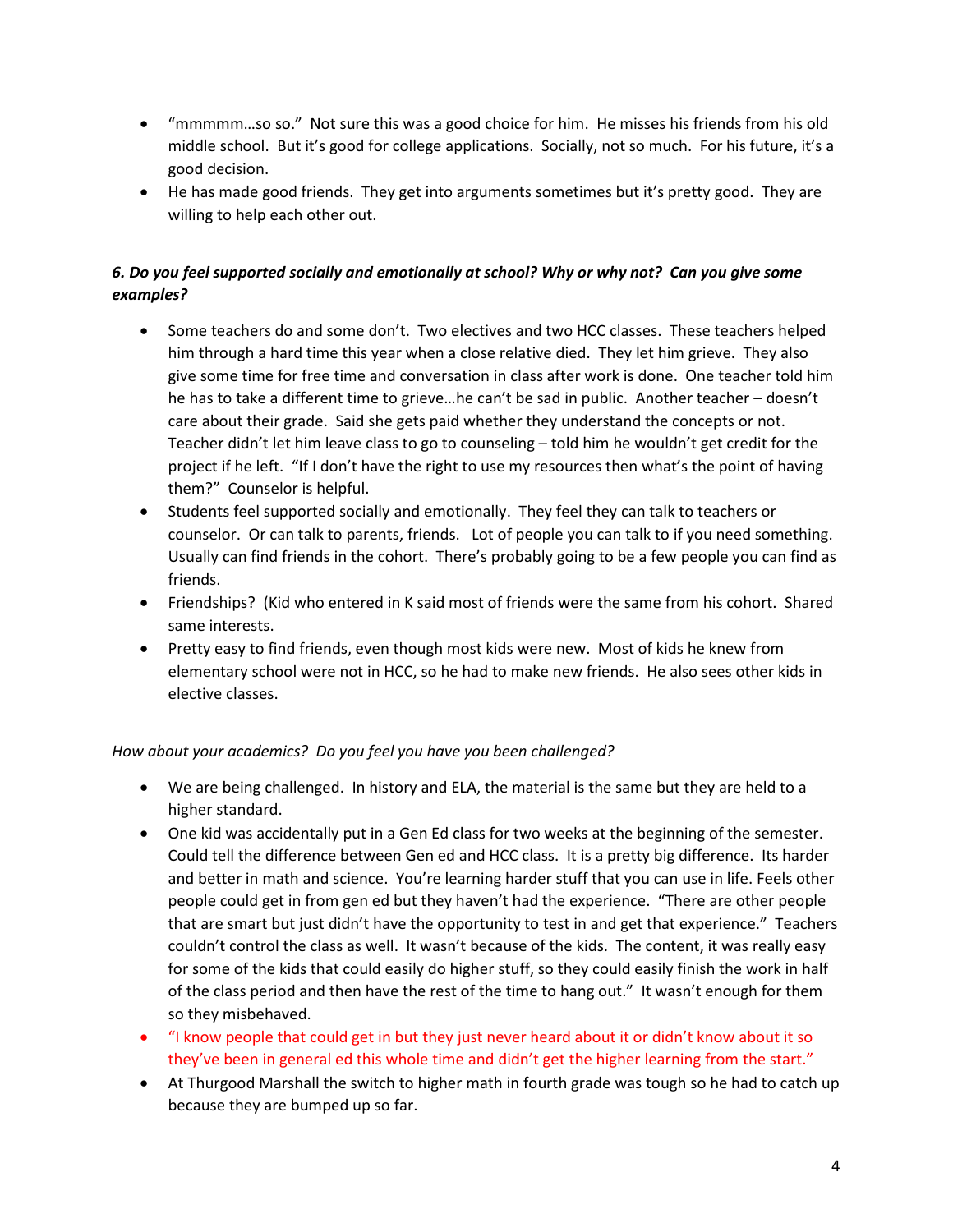*Do you think students in general ed (some of the people you know) would take higher/harder classes, if they had the opportunity?* 

- "Yes. And just for them to know earlier about the program."
- "I'm not sure if they would like to do this program or not, to be honest. They're the type of person that wants to relax instead of stressing out about a bunch of projects."
- "But they COULD do it." "They are capable of getting into the program but I'm just not sure if they would want to do it or not, and deal with the hard curriculum."
- "They probably have more friends in non-HCC so they would want to hang out with them more." Wouldn't want to leave their friends. Social aspect. "It's more diverse in gen ed for sure."
- Electives and Advisory Next year  $8<sup>th</sup>$  grade in History gen ed and HCC will be in the same class. "I'm fine with it." Students thought it was good for them to all be in the same class since they're learning the same thing anyway. They feel that they will still be held to the higher standard. "I don't think they're gonna bring us down...we're gonna bring them up."

### *What do general ed students think about HCC – what have you heard?*

- "No one has really ever said anything about it because we only ever talk about school if we're working on a project or helping someone with homework." They don't really talk about the different programs because we don't really control any of it. And its fine with us.
- "We don't really talk about it."
- Occasionally you will hear people say there is a lot of white people in HCC. Or they'll say, "Oh you're in HCC? You're probably pretty smart. They assume that HCC kids are all smarter than the general ed kids."

# *8. Can you describe how you have been supported to achieve your own goals? Are there some ways in which you could have been better supported?*

- Future goals Have teachers asked you about that? We don't really share these things. Only in advisory, in a circle. They talk about those things for the future.
- Advisory… some advisories just have free time, but most have a curriculum… talking about college and goal stuff. Every Friday they have a grade check. Talk about how they could do better.
- One person's advisory was just free time. But they do talk about this stuff in Leadership class. Its goal oriented.
- One student his parents help him with his goals
- In HCC classes they focus on content, not really talking about goals.

## *9. If you could give advice to teachers (or principals) about how to support students who need extra academic challenges, what would that advice be? What would you want to change? What types of programs would you design?*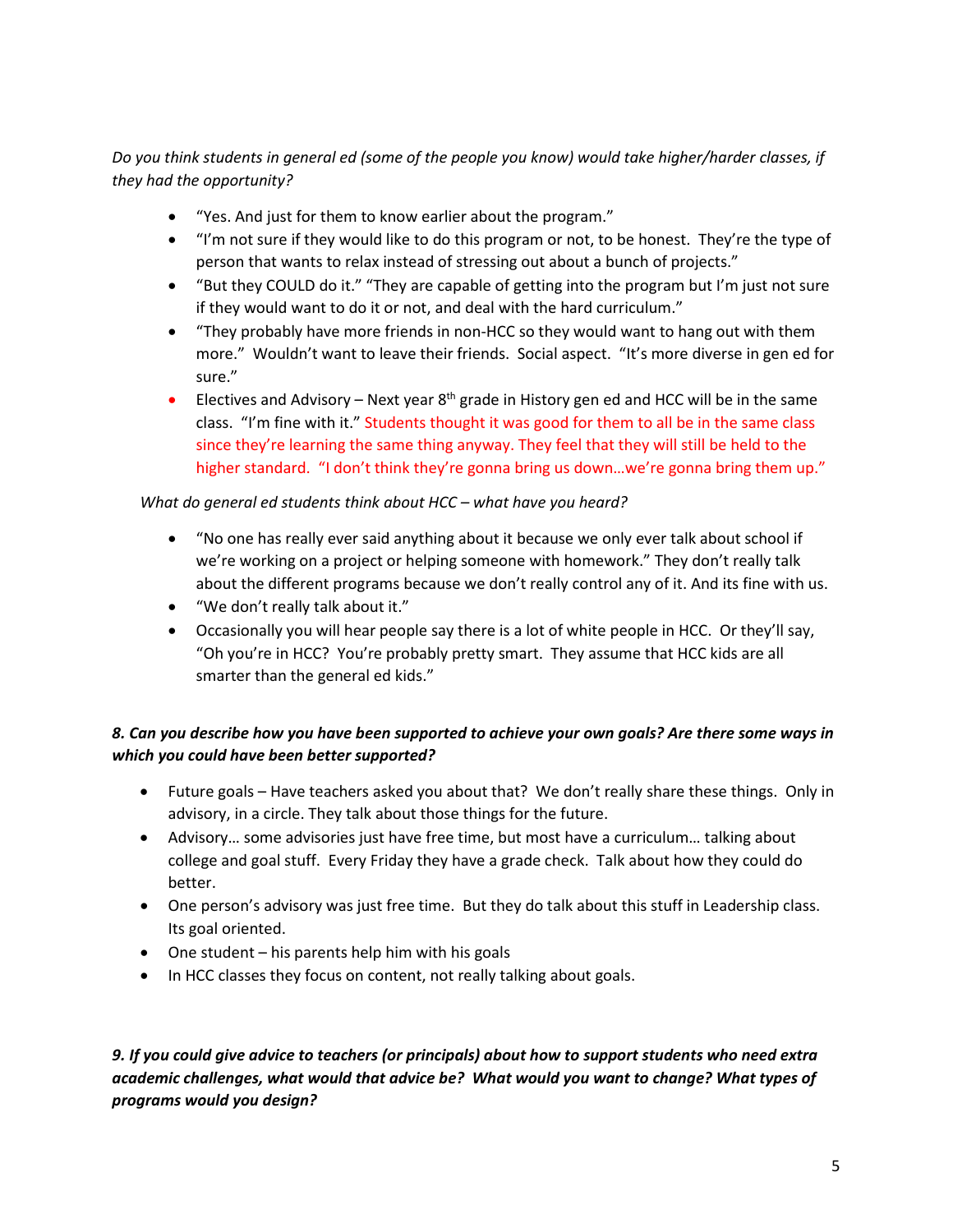- You have to let the student have their side and explain why they think this. Even if you are having a bad day you have to be willing to help. Think what will it take for your students to be successful. If students are having a bad day they need to be willing to ask the teacher. If a teacher is having a bad day they have to still be willing to help. You have to have everyone pull their weight in the class.
- Advice for school structures or policies? He is worried about budget cuts. Money is going into some things that he doesn't think is useful. Money for DJ at lunch time every day could have been used for classroom supplies. When they did a walkout/protest, teachers threatened to suspend them. They need to have the ability to express their beliefs. He feels like some classes are more upkeep than others. There are rats in the school. No one is doing anything. They deserve to have a building without rats. The money could have gone toward rat extermination.

#### *Do you have student council?*

- They have a student equity team. He is not on it. His friend says that equity team comes up with strategies so that each student and teacher is treated with respect. One time everyone was wearing a wire and they caught that some teachers were being racist and cussing at students. Yelling won't make people change. It either makes them shut down or angry. So yelling at them would cause them to do something worse than what they were already doing. (ie: yelling is ineffective)
- "I think that one of the highlights of our school is the equity team. Its really good. Student Equity Team structure – 5 of each grade level – HC and GE status does not matter. Students are chosen from a written thing. He didn't want to join this year since he just started this year. But students do share about what happens at the meeting. There are two adults/teachers that help. He is interested in doing it next year.

### *What would you want to change if you are on the team next year?*

- The bathrooms are really bad in the school. Some stalls broken, no toilet paper. Water issue. Can't drink the water due to lead. He might change how lunch is prepared. Some stuff is processed…not good for you. Making meals less expensive. Some kids who pay might struggle to get their lunches. \$100 per month. If it is school related, it should be free.
- More group projects easier to learn, and there's the social aspect. In the working world, you have to work together with other people.
- Open note tests closed note test don't make any sense because you have to memorize it. Using phones to look up answers, because its not realistic that you're not going to be able to do that in real life.
- Doing more stuff that you're actually going to use in life. Like in a future job. Most of the stuff we are learning is in a certain field but outside of that field we will never use it. Would be good to learn more stuff that relates to future, in real life.
- Make sure all the students are on the same page before moving on. Give those behind a little help.

*Would you make any changes about how classes are structured?*